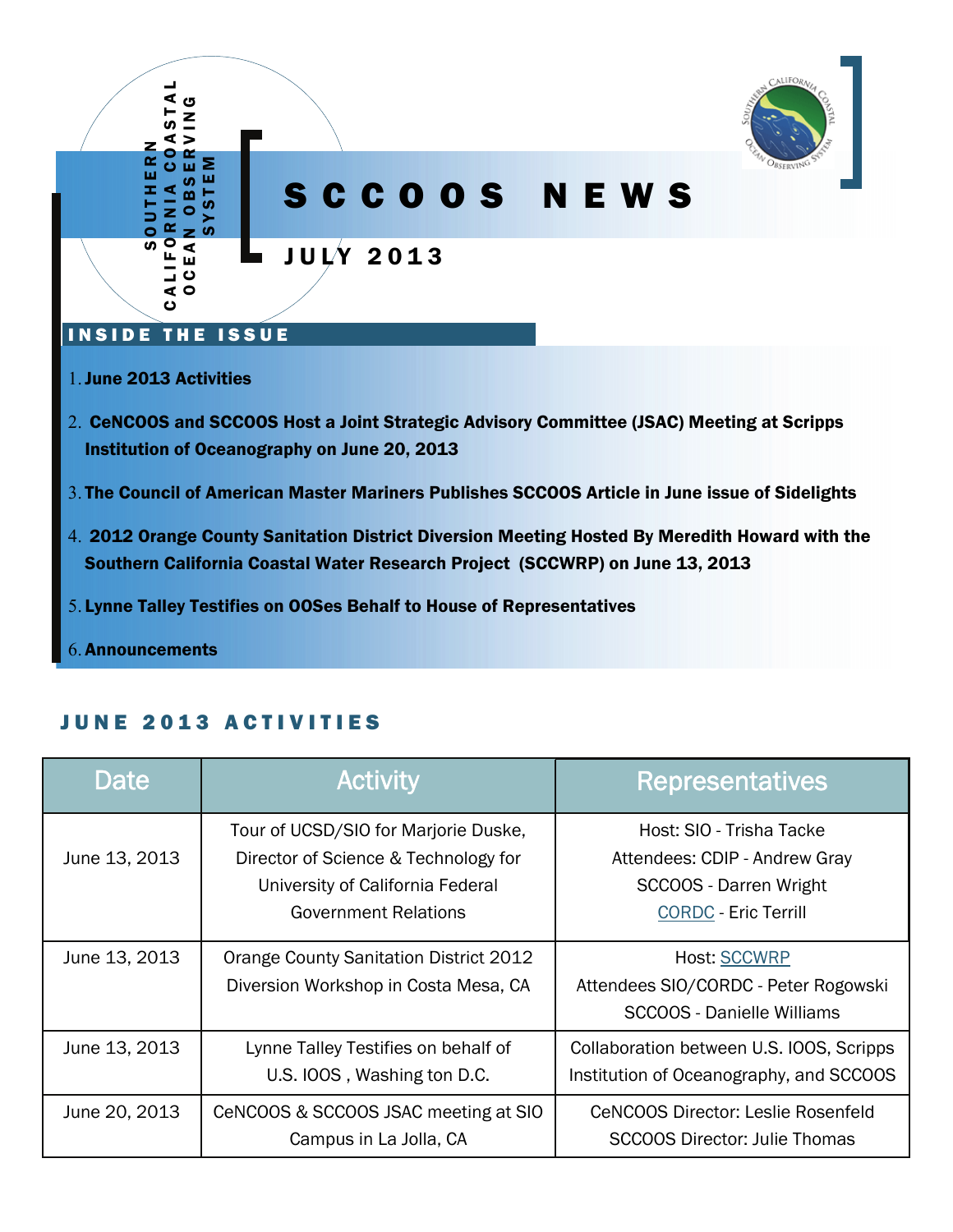### SCCOOS NEWS

## CENCOOS AND SCCOOS HOST A JOINT STRATEGIC ADVISORY COMMITTEE (JSAC) MEETING AT SIO



On June 20, 2013 CenCOOS and SCCOOS held a Joint Strategic Advisory Committee (JSAC) meeting in La Jolla, CA. JSAC was born from a 2006 bylaw that states, "JSAC will be comprised of members from both SCCOOS and CeNCOOS, and will provide the ESC (Executive Steering Committee) and BOG (Board of Governors) with insight and perspective on technical, market, legislative, and political matters affecting the California OOSes."

## *The attendees included:*

Tijuana River National Estuarine Research Reserve, USC and CA Sea Grant, State Water Resource Control Board, Southern CA Marine Exchange, CA Ocean Science Trust, CA Department of Fish and Wildlife, U.S. Army Corps of Engineers, Orange County Sanitation District, the City of Encinitas, NOAA Southwest Fisheries Science Center, Bureau of Ocean Energy Management, U.S. Coast Guard Sector San Diego, Scripps Institution of Oceanography, and Southern CA Coastal Water Research Project.

## *Topics included:*

US.IOOS, CeNCOOS, and SCCOOS program updates

Regional *Focus Area* Presentations: year in review, possible future endeavors, where the gaps are, who we can benefit, and discussion/guidance from JSAC

- *Climate and Ecosystems*: Gliders, CalCOFI, CA ROMS, BioGeoChemical Modeling (IOOS/SURA Modeling Testbed, and Animal Testing
- *Marine Operations*: Surface Currents, Search & Rescue, Oil Spill Response & Recovery, Wind Energy, and Automatic Identification System
- *Water Quality*: Automated Shore Stations, Harmful Algal Blooms, Ocean Acidification, and Bight 13 involvement
- *Coastal Hazards*: Nearshore Circulation, Waves, Coastal Erosion, Inundation/Overtopping

Featured speakers were Skyli McAfee, Executive Director of CA Ocean Science Trust, and Eric Terril, SCCOOS Technical Director . Skyli's presentation focused on State Perspectives on Ocean Observing Data, Products, and Modeling. Eric's talk provided insight on National perspectives of the role of Ocean Observing Systems .

## $\sim$ Thanks to everyone that participated - your involvement is integral to efficiently evolving our programs $\sim$

## SCCOOS ARTICLE FEATURED IN SIDELIGHTS

The magazine Sidlelights is published by the Council of American Master Mariners and is dedicated to supporting and strengthening the U.S. Merchant Marine and the position of the Master by fostering the exchange of maritime information.

[SCCOOS's article](http://www.mastermariner.org/sidelights/Sidelights_June2013.pdf) focuses on leveraged products in Southern California that are made available for and have been of use to the Maritime Community.

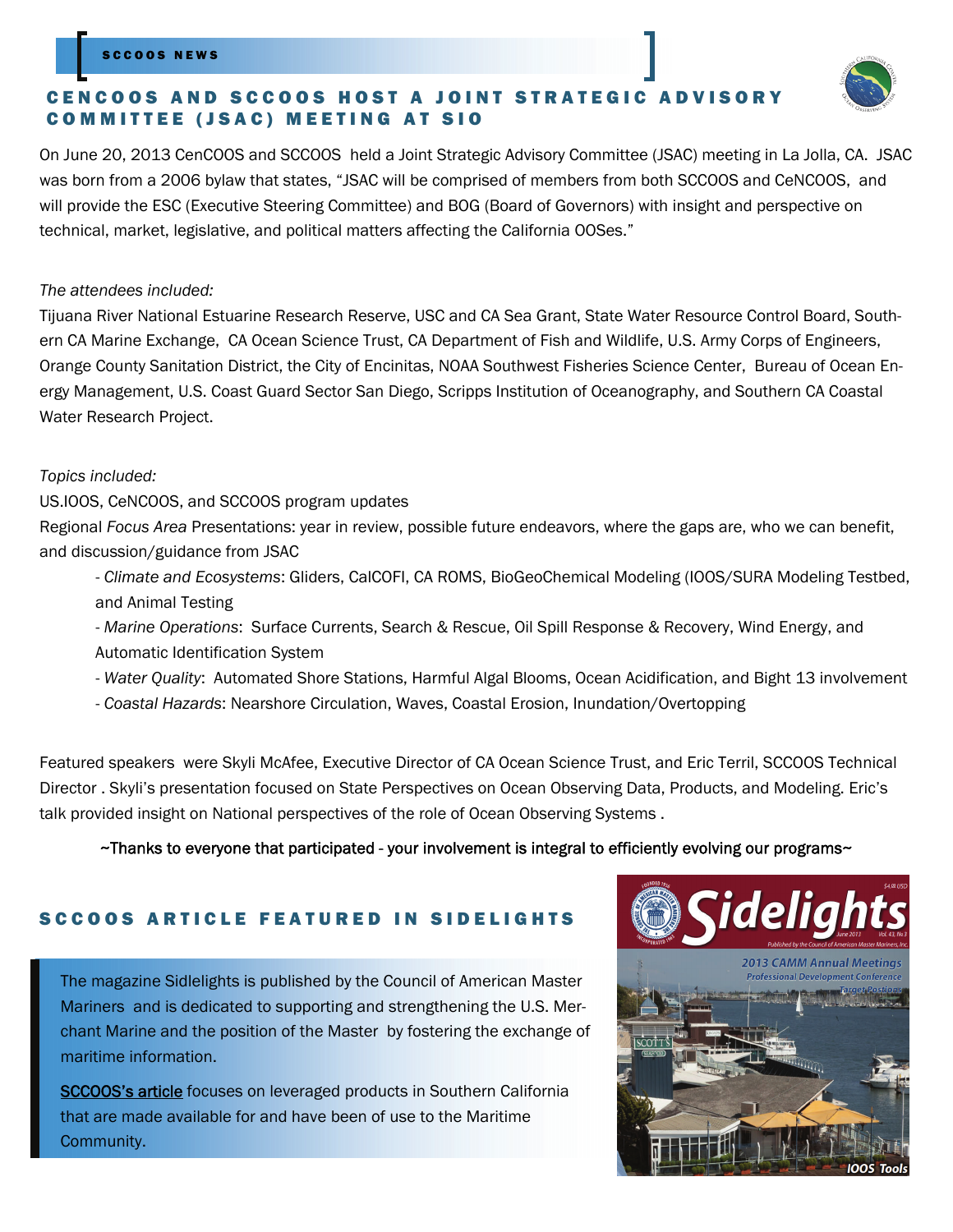## 2012 ORANGE COUNTY SANITATION DISTRICT (OCSD) DIVERSION WORKSHOP HOSTED BY SOUTHERN CA COASTAL WATER RESEARCH PROJECT (SCCWRP)

## **Summary of Assets Used During**<br>the Diversion the Diversion

- 
- 
- 
- 
- 
- 
- 
- 
- 
- 

Meredith Howard, a research scientist with SCCWRP, coordinated a workshop to communicate results, that took place during the 2012 OCSD diversion (Sept. 11 - Oct. 4). Presentations from all participants helped facilitate discussions regarding project elements in order to summarize findings.

SCCOOS attended this meeting to gain insight on the project in its entirety to synthesizing the results of the diversion's modeling and monitoring activities and create a technical review of those activities and results highlighting successes, failures, and lessons learned.

## LYNNE TALLEY TESTIFIES ON OOSES BEHALF IN SUPPORT OF TWO CONGRESSIONAL BILLS

U.S. IOOS and its regional associations owe a great deal of gratitude to Lynne Talley, a distinguished professor with Scripps Institution of Oceanography at University of California, San Diego. She testified before the House of Representatives [Subcommittee on Fisheries, Wildlife, Oceans, and Insular Affairs](http://naturalresources.house.gov/subcommittees/subcommittee/?SubcommitteeID=5063) on June 13th. She spoke in support of two congressional bills reauthorizing expenditures on ocean observing systems; [H.R. 1399](http://thomas.loc.gov/home/gpoxmlc113/h1399_ih.xml) (reauthorizing Hydrographic Services Improvement Act of 1998) and [H.R. 2219](http://thomas.loc.gov/home/gpoxmlc113/h2219_ih.xml) (reauthorizing the Integrated Coastal and Ocean Observation System Act of 2009) .

Along with oral testimony she submitted a written testimony that focused on the development of U.S. IOOS and gave example of its applications. Lynne spelled out the vision that first authorized the ICOOS Act of 2009, the continuation and expansion of U.S. IOOS, the development of new U.S.IOOS technologies, and the need for sustained long-term ocean observations.

Her passion and strong beliefs of the importance of integrating quality observations as part of the process of understanding and forecasting ocean conditions made a compelling presentation, **THANK YOU LYNNE**!!



Check out the 5 minute [testimony](http://www.ustream.tv/recorded/34280147/highlight/372147?utm_campaign=explorations.ucsd.edu&utm_source=372147&utm_medium=social) !!